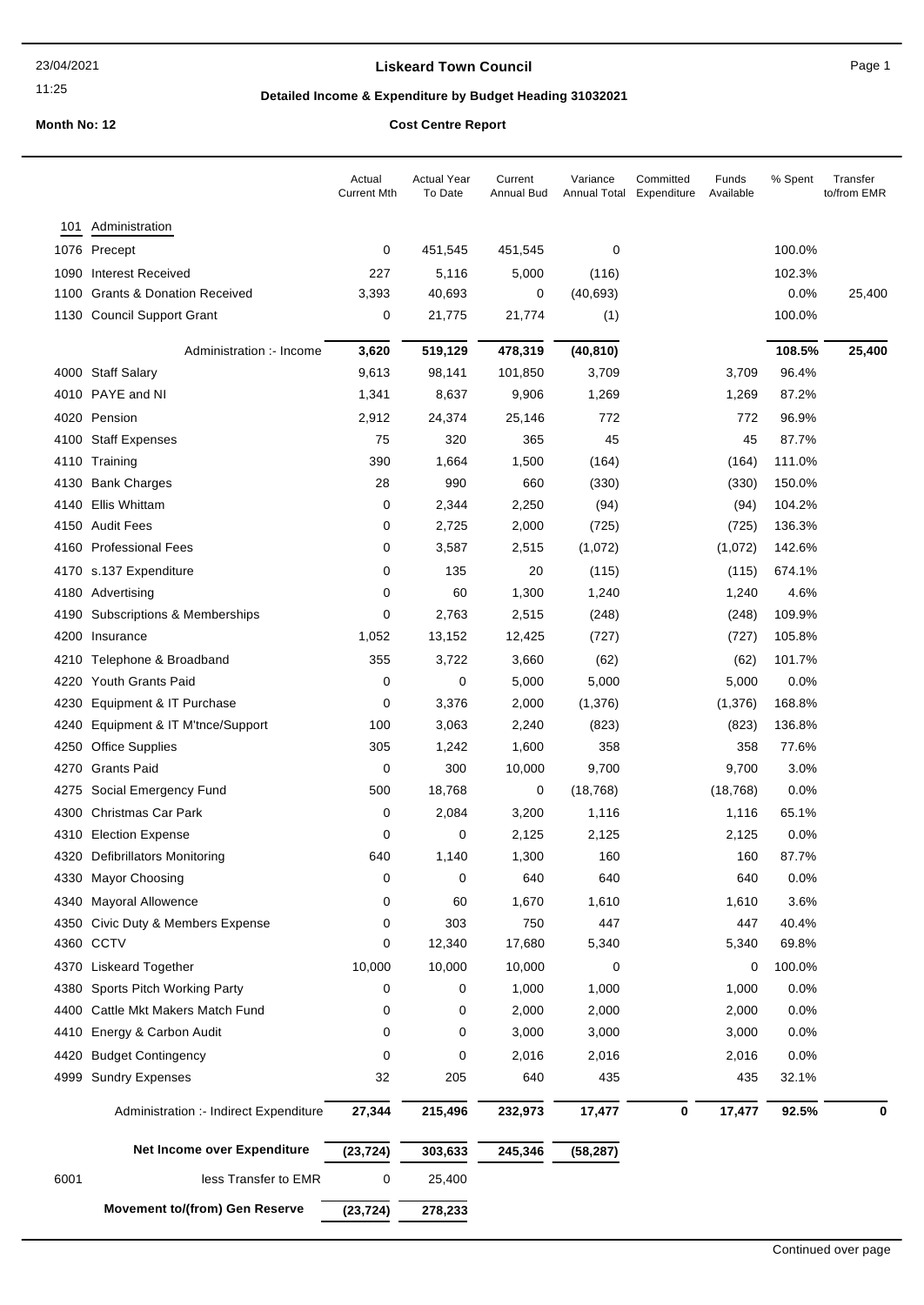### **Liskeard Town Council Canadian Council** Page 2

# **Detailed Income & Expenditure by Budget Heading 31032021**

|      |                                                    | Actual<br><b>Current Mth</b> | <b>Actual Year</b><br>To Date | Current<br><b>Annual Bud</b> | Variance<br>Annual Total | Committed<br>Expenditure | Funds<br>Available | % Spent | Transfer<br>to/from EMR |
|------|----------------------------------------------------|------------------------------|-------------------------------|------------------------------|--------------------------|--------------------------|--------------------|---------|-------------------------|
| 111  | <b>Mayors Charity</b>                              |                              |                               |                              |                          |                          |                    |         |                         |
|      | 4460 Mayors Charity Expense                        | 0                            | 980                           | 0                            | (980)                    |                          | (980)              | 0.0%    |                         |
|      | Mayors Charity :- Indirect Expenditure             | 0                            | 980                           | 0                            | (980)                    | 0                        | (980)              |         | U                       |
|      | <b>Net Expenditure</b>                             | 0                            | (980)                         | 0                            | 980                      |                          |                    |         |                         |
|      | 202 C&E                                            |                              |                               |                              |                          |                          |                    |         |                         |
| 1100 | <b>Grants &amp; Donation Received</b>              | 0                            | 2,463                         | 0                            | (2, 463)                 |                          |                    | 0.0%    |                         |
| 1999 | Other Income                                       | 20                           | 497                           | 0                            | (497)                    |                          |                    | 0.0%    |                         |
|      | C&E :- Income                                      | 20                           | 2,960                         | 0                            | (2,960)                  |                          |                    |         | 0                       |
|      | 4000 Staff Salary                                  | 2,806                        | 32,148                        | 35,748                       | 3,600                    |                          | 3,600              | 89.9%   |                         |
|      | 4010 PAYE and NI                                   | 121                          | 815                           | 983                          | 168                      |                          | 168                | 82.9%   |                         |
|      | 4020 Pension                                       | 984                          | 6,003                         | 6,685                        | 682                      |                          | 682                | 89.8%   |                         |
|      | 4500 Events                                        | 0                            | 3,657                         | 6,000                        | 2,343                    |                          | 2,343              | 61.0%   |                         |
| 4520 | <b>Marketing &amp; Consultation</b>                | 0                            | 337                           | 2,000                        | 1,663                    |                          | 1,663              | 16.9%   |                         |
| 4530 | Newsletter                                         | 0                            | 2,663                         | 4,000                        | 1,337                    |                          | 1,337              | 66.6%   |                         |
| 4560 | <b>Heritage Projects</b>                           | 0                            | 612                           | 3,000                        | 2,388                    |                          | 2,388              | 20.4%   |                         |
| 4570 | Website & Email                                    | 492                          | 2,590                         | 3,254                        | 664                      |                          | 664                | 79.6%   |                         |
| 4580 | <b>TIC Expenses</b>                                | 0                            | 30                            | 750                          | 720                      |                          | 720                | 4.0%    |                         |
| 4590 | <b>Cycle Parking</b>                               | 0                            | 0                             | 1,500                        | 1,500                    |                          | 1,500              | 0.0%    |                         |
|      | C&E :- Indirect Expenditure                        | 4,402                        | 48,855                        | 63,920                       | 15,065                   | 0                        | 15,065             | 76.4%   |                         |
|      | Net Income over Expenditure                        | (4, 382)                     | (45, 895)                     | (63, 920)                    | (18, 025)                |                          |                    |         |                         |
| 212  | <b>Tourist Information Centre</b>                  |                              |                               |                              |                          |                          |                    |         |                         |
|      | 1200 TIC Ticket Sales                              | 0                            | 49                            | 0                            | (49)                     |                          |                    | 0.0%    |                         |
| 1210 | <b>TIC Stock Sales</b>                             | 0                            | 2,735                         | 0                            | (2,735)                  |                          |                    | 0.0%    |                         |
| 1220 | <b>TIC Commission &amp; Fees</b>                   | 0                            | 46                            | 0                            | (46)                     |                          |                    | 0.0%    |                         |
|      | 1999 Other Income                                  | 0                            | 0                             | 3,000                        | 3,000                    |                          |                    | 0.0%    |                         |
|      |                                                    |                              |                               |                              |                          |                          |                    |         |                         |
|      | Tourist Information Centre :- Income               | 0                            | 2,830                         | 3,000                        | 170                      |                          |                    | 94.3%   | 0                       |
|      | 4250 Office Supplies                               | 0                            | 8                             | 0                            | (8)                      |                          | (8)                | 0.0%    |                         |
|      | 4610 TIC Ticket Cost                               | 0                            | 20                            | 0                            | (20)                     |                          | (20)               | 0.0%    |                         |
|      | 4620 TIC Stock Cost                                | 0                            | 1,967                         | 0                            | (1,967)                  |                          | (1,967)            | 0.0%    |                         |
|      | 4640 TIC Card Fees                                 | 0                            | 34                            | 0                            | (34)                     |                          | (34)               | 0.0%    |                         |
|      | Tourist Information Centre :- Indirect Expenditure | 0                            | 2,029                         | 0                            | (2,029)                  | 0                        | (2,029)            |         | 0                       |
|      | Net Income over Expenditure                        | $\bf{0}$                     | 801                           | 3,000                        | 2,199                    |                          |                    |         |                         |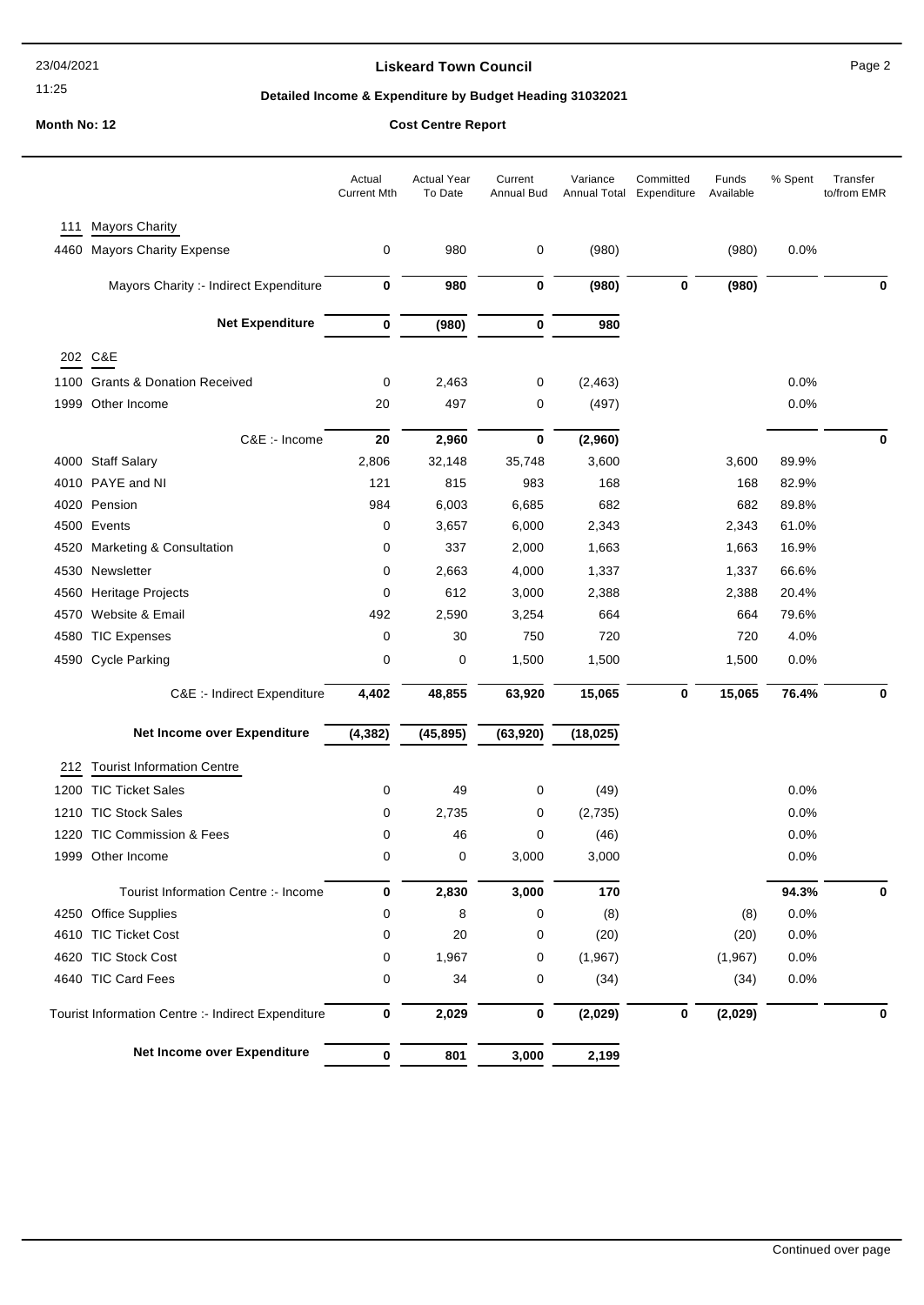### **Liskeard Town Council Canadian Council** Page 3

# **Detailed Income & Expenditure by Budget Heading 31032021**

|      |                                       | Actual<br><b>Current Mth</b> | <b>Actual Year</b><br>To Date | Current<br><b>Annual Bud</b> | Variance<br>Annual Total | Committed<br>Expenditure | Funds<br>Available | % Spent | Transfer<br>to/from EMR |
|------|---------------------------------------|------------------------------|-------------------------------|------------------------------|--------------------------|--------------------------|--------------------|---------|-------------------------|
|      | 222 Museum                            |                              |                               |                              |                          |                          |                    |         |                         |
|      | 1100 Grants & Donation Received       | 0                            | 200                           | 0                            | (200)                    |                          |                    | 0.0%    |                         |
|      | 1280 Museum Donations Received        | 0                            | 185                           | 0                            | (185)                    |                          |                    | 0.0%    |                         |
|      | Museum :- Income                      | 0                            | 385                           | 0                            | (385)                    |                          |                    |         | 0                       |
|      | 4180 Advertising                      | 0                            | 0                             | 600                          | 600                      |                          | 600                | 0.0%    |                         |
|      | 4190 Subscriptions & Memberships      | 91                           | 450                           | 300                          | (150)                    |                          | (150)              | 150.0%  |                         |
| 4230 | Equipment & IT Purchase               | 0                            | 105                           | 800                          | 695                      |                          | 695                | 13.1%   |                         |
|      | 4240 Equipment & IT M'tnce/Support    | 0                            | 483                           | 400                          | (83)                     |                          | (83)               | 120.9%  |                         |
|      | 4250 Office Supplies                  | 224                          | 303                           | 600                          | 297                      |                          | 297                | 50.6%   |                         |
|      | 4260 Repairs & Maintenance            | 0                            | 10                            | 0                            | (10)                     |                          | (10)               | 0.0%    |                         |
| 4760 | <b>Volunteer Expense</b>              | 0                            | 493                           | 4,300                        | 3,807                    |                          | 3,807              | 11.5%   |                         |
|      | 4770 Conservation/Collection Care     | 0                            | 115                           | 0                            | (115)                    |                          | (115)              | 0.0%    | 115                     |
|      | 4825 Building Improvements            | 613                          | 613                           | 800                          | 187                      |                          | 187                | 76.6%   |                         |
|      | 4830 Museum Sundry                    | 0                            | 57                            | 200                          | 143                      |                          | 143                | 28.6%   |                         |
|      | 4840 Artifacts                        | 0                            | 45                            | 0                            | (45)                     |                          | (45)               | 0.0%    | 45                      |
|      | Museum :- Indirect Expenditure        | 928                          | 2,675                         | 8,000                        | 5,325                    | 0                        | 5,325              | 33.4%   | 160                     |
|      | Net Income over Expenditure           | (928)                        | (2, 290)                      | (8,000)                      | (5,710)                  |                          |                    |         |                         |
| 6000 | plus Transfer from EMR                | 0                            | 160                           |                              |                          |                          |                    |         |                         |
|      | <b>Movement to/(from) Gen Reserve</b> | (928)                        | (2, 130)                      |                              |                          |                          |                    |         |                         |
| 232  | Museum Shop                           |                              |                               |                              |                          |                          |                    |         |                         |
|      | 1230 Museum Shop Sales                | 0                            | 81                            | 0                            | (81)                     |                          |                    | 0.0%    |                         |
|      | Museum Shop :- Income                 | 0                            | 81                            | 0                            | (81)                     |                          |                    |         | 0                       |
|      |                                       |                              |                               |                              |                          |                          |                    |         |                         |
|      | <b>Net Income</b>                     | 0                            | 81                            | 0                            | (81)                     |                          |                    |         |                         |
| 303  | Facilities                            |                              |                               |                              |                          |                          |                    |         |                         |
|      | 1100 Grants & Donation Received       | 0                            | 1,997                         | 1,185                        | (812)                    |                          |                    | 168.5%  |                         |
|      | 1340 FiT Tariff Receipts              | 0                            | 5,361                         | 4,750                        | (611)                    |                          |                    | 112.9%  |                         |
|      | 1999 Other Income                     | 21                           | 239                           | 0                            | (239)                    |                          |                    | 0.0%    |                         |
|      | Facilities :- Income                  | 21                           | 7,597                         | 5,935                        | (1,662)                  |                          |                    | 128.0%  | 0                       |
|      | 4000 Staff Salary                     | 8,314                        | 99,042                        | 107,308                      | 8,266                    |                          | 8,266              | 92.3%   |                         |
|      | 4010 PAYE and NI                      | 675                          | 3,462                         | 6,236                        | 2,774                    |                          | 2,774              | 55.5%   |                         |
|      | 4020 Pension                          | 2,768                        | 18,379                        | 20,067                       | 1,688                    |                          | 1,688              | 91.6%   |                         |
|      | 4250 Office Supplies                  | 0                            | 5                             | 0                            | (5)                      |                          | (5)                | 0.0%    |                         |
|      | 4260 Repairs & Maintenance            | 235                          | 796                           | 0                            | (796)                    |                          | (796)              | 0.0%    |                         |
|      | 4710 Compliance & Servicing           | 511                          | 511                           | 0                            | (511)                    |                          | (511)              | 0.0%    |                         |
|      | 4900 Consumables (House Keeping)      | 469                          | 1,603                         | 3,000                        | 1,397                    |                          | 1,397              | 53.4%   |                         |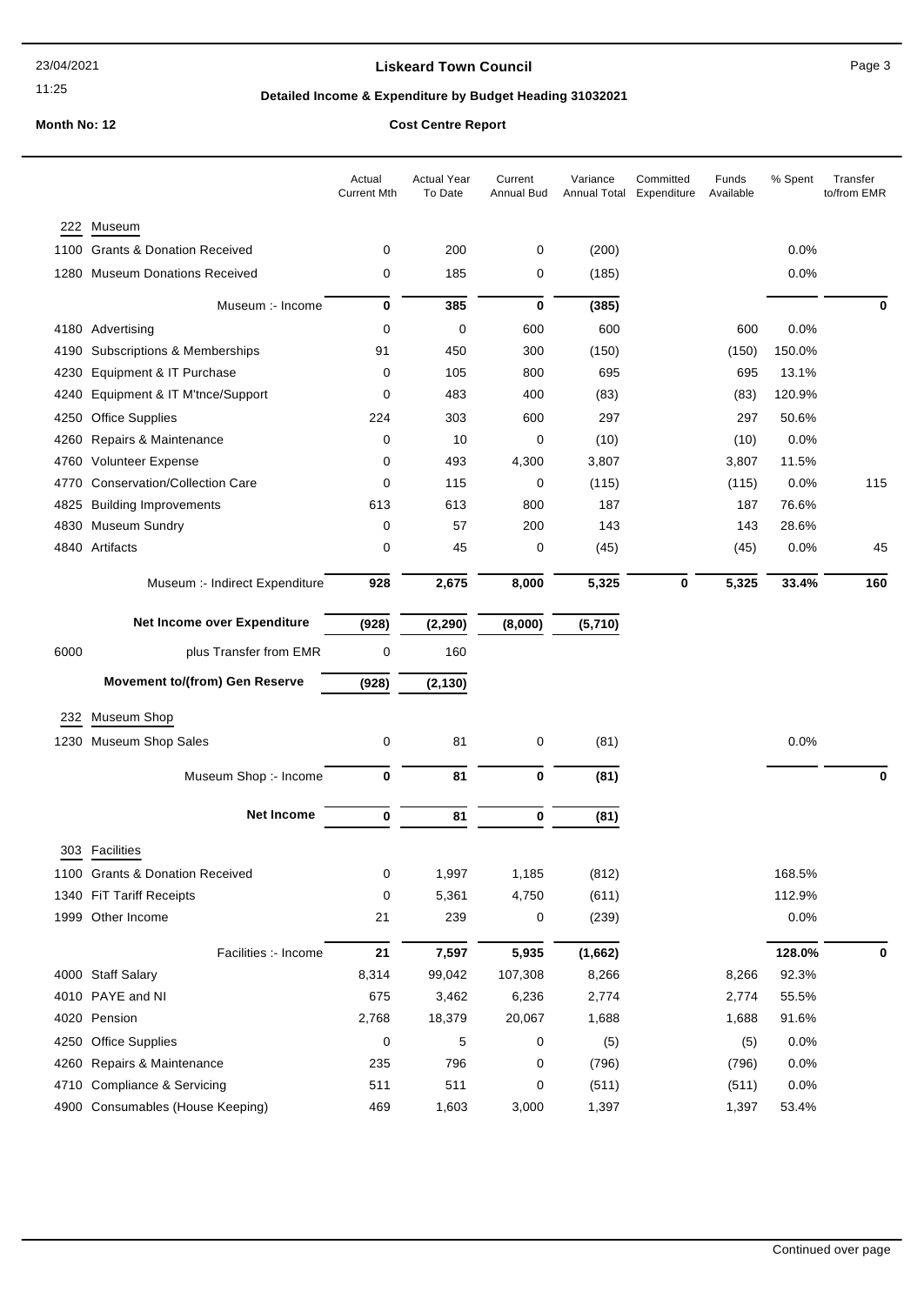### **Liskeard Town Council Canadian Council** Page 4

# **Detailed Income & Expenditure by Budget Heading 31032021**

|          |                                       | Actual<br><b>Current Mth</b> | <b>Actual Year</b><br>To Date | Current<br>Annual Bud | Variance<br>Annual Total | Committed<br>Expenditure | Funds<br>Available | % Spent   | Transfer<br>to/from EMR |
|----------|---------------------------------------|------------------------------|-------------------------------|-----------------------|--------------------------|--------------------------|--------------------|-----------|-------------------------|
| 4910     | <b>Refurbishment Project</b>          | 0                            | 6,213                         | 10,000                | 3,787                    |                          | 3,787              | 62.1%     | 6,213                   |
| 4920     | Footpath Mainenance                   | 0                            | (45)                          | 1,100                 | 1,145                    |                          | 1,145              | $(4.1\%)$ |                         |
| 4930     | <b>Street Furniture Purchase</b>      | 0                            | 215                           | 200                   | (15)                     |                          | (15)               | 107.6%    |                         |
| 4931     | <b>Street Furniture Maintenance</b>   | 0                            | 0                             | 500                   | 500                      |                          | 500                | 0.0%      |                         |
| 4935     | <b>Grit Bin Supplies</b>              | 169                          | 169                           | 2,500                 | 2,331                    |                          | 2,331              | 6.8%      | 169                     |
| 4940     | <b>Weed Spraying</b>                  | 0                            | 3,840                         | 3,500                 | (340)                    |                          | (340)              | 109.7%    |                         |
| 4950     | Fountain/Pipewell/War Memorial        | 0                            | 2,503                         | 500                   | (2,003)                  |                          | (2,003)            | 500.5%    |                         |
| 4965     | Covid-19 Internal Expenditure         | 0                            | 2,303                         | 0                     | (2,303)                  |                          | (2,303)            | $0.0\%$   |                         |
| 4970     | Covid-19 External Expenditure         | 0                            | 1,380                         | 0                     | (1,380)                  |                          | (1,380)            | 0.0%      |                         |
| 4999     | <b>Sundry Expenses</b>                | 43                           | 86                            | 0                     | (86)                     |                          | (86)               | 0.0%      |                         |
| 5150     | <b>Grounds Maintenance</b>            | 0                            | 270                           | 0                     | (270)                    |                          | (270)              | 0.0%      |                         |
| 5470     | Parks & Open Space Works              | 0                            | 746                           | 3,000                 | 2,254                    |                          | 2,254              | 24.9%     |                         |
|          | Facilities :- Indirect Expenditure    | 13,184                       | 141,479                       | 157,911               | 16,432                   | 0                        | 16,432             | 89.6%     | 6,382                   |
|          | Net Income over Expenditure           | (13, 162)                    | (133, 882)                    | (151, 976)            | (18,094)                 |                          |                    |           |                         |
| 6000     | plus Transfer from EMR                | 169                          | 6,382                         |                       |                          |                          |                    |           |                         |
|          | <b>Movement to/(from) Gen Reserve</b> | (12, 993)                    | (127, 500)                    |                       |                          |                          |                    |           |                         |
|          |                                       |                              |                               |                       |                          |                          |                    |           |                         |
| 323      | Public Hall                           |                              |                               |                       |                          |                          |                    |           |                         |
| 1370     | <b>Public Hall Receipts</b>           | 0                            | 150                           | 7,000                 | 6,850                    |                          |                    | 2.1%      |                         |
| 1380     | <b>Discounted Receipts</b>            | 0                            | 1,286                         | 26,000                | 24,714                   |                          |                    | 4.9%      |                         |
| 1390     | <b>Standard Receipts</b>              | 0                            | 2,501                         | 18,000                | 15,499                   |                          |                    | 13.9%     |                         |
| 1999     | Other Income                          | 0                            | 1,472                         | 0                     | (1, 472)                 |                          |                    | 0.0%      |                         |
|          | Public Hall :- Income                 | 0                            | 5,409                         | 51,000                | 45,591                   |                          |                    | 10.6%     | 0                       |
| 4260     | Repairs & Maintenance                 | 3,042                        | 4,669                         | 3,500                 | (1, 169)                 |                          | (1, 169)           | 133.4%    |                         |
| 4670     | <b>Business Rates</b>                 | 0                            | 11,584                        | 11,700                | 116                      |                          | 116                | 99.0%     |                         |
| 4680     | Electricity                           | 239                          | 3,119                         | 4,500                 | 1,381                    |                          | 1,381              | 69.3%     |                         |
| 4690 Gas |                                       | 506                          | 3,329                         | 4,000                 | 671                      |                          | 671                | 83.2%     |                         |
|          | 4700 Water                            | $\mathsf{O}$                 | 1,012                         | 2,000                 | 988                      |                          | 988                | 50.6%     |                         |
|          | 4710 Compliance & Servicing           | 257                          | 3,596                         | 4,500                 | 904                      |                          | 904                | 79.9%     |                         |
| 4900     | Consumables (House Keeping)           | 0                            | 161                           | 0                     | (161)                    |                          | (161)              | 0.0%      |                         |
| 4999     | <b>Sundry Expenses</b>                | 0                            | 56                            | 0                     | (56)                     |                          | (56)               | 0.0%      |                         |
|          | 5150 Grounds Maintenance              | 0                            | 40                            | 0                     | (40)                     |                          | (40)               | 0.0%      |                         |
|          | Public Hall :- Indirect Expenditure   | 4,044                        | 27,566                        | 30,200                | 2,634                    | 0                        | 2,634              | 91.3%     | 0                       |
|          | Net Income over Expenditure           | (4,044)                      | (22, 157)                     | 20,800                | 42,957                   |                          |                    |           |                         |
| 326      | Guildhall                             |                              |                               |                       |                          |                          |                    |           |                         |
| 1360     | <b>Guildhall Rental Income</b>        | 0                            | 13,504                        | 26,000                | 12,496                   |                          |                    | 51.9%     |                         |
|          | Guildhall :- Income                   | $\bf{0}$                     | 13,504                        | 26,000                | 12,496                   |                          |                    | 51.9%     | 0                       |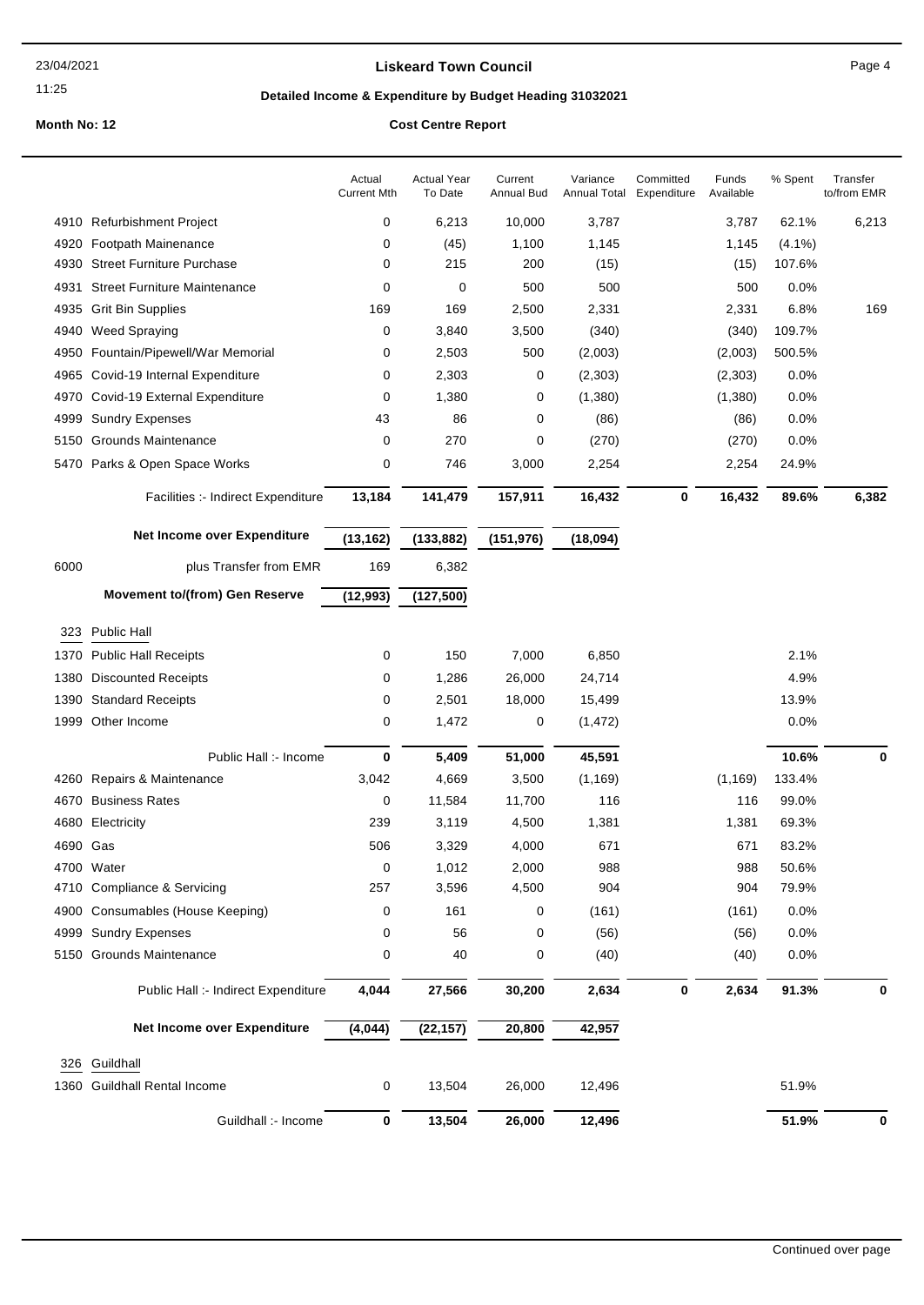### **Liskeard Town Council Canadian Council** Page 5

# **Detailed Income & Expenditure by Budget Heading 31032021**

|      |                                             | Actual<br><b>Current Mth</b> | <b>Actual Year</b><br>To Date | Current<br><b>Annual Bud</b> | Variance<br>Annual Total | Committed<br>Expenditure | Funds<br>Available | % Spent | Transfer<br>to/from EMR |
|------|---------------------------------------------|------------------------------|-------------------------------|------------------------------|--------------------------|--------------------------|--------------------|---------|-------------------------|
|      | 4260 Repairs & Maintenance                  | 0                            | 601                           | 500                          | (101)                    |                          | (101)              | 120.3%  |                         |
| 4670 | <b>Business Rates</b>                       | 0                            | 220                           | 230                          | 10                       |                          | 10                 | 95.5%   |                         |
| 4680 | Electricity                                 | 181                          | 1,541                         | 1,400                        | (141)                    |                          | (141)              | 110.1%  |                         |
| 4700 | Water                                       | $\mathbf 0$                  | 617                           | 350                          | (267)                    |                          | (267)              | 176.2%  |                         |
| 4710 | Compliance & Servicing                      | 220                          | 1,273                         | 800                          | (473)                    |                          | (473)              | 159.1%  |                         |
| 5050 | <b>Clock Tower Repairs</b>                  | 0                            | 21                            | 0                            | (21)                     |                          | (21)               | 0.0%    |                         |
| 5060 | Fire Improvements                           | 0                            | 190                           | 0                            | (190)                    |                          | (190)              | 0.0%    |                         |
|      | 5070 Guildhall Project                      | 0                            | 15,327                        | 25,000                       | 9,673                    |                          | 9,673              | 61.3%   |                         |
|      | Guildhall :- Indirect Expenditure           | 401                          | 19,789                        | 28,280                       | 8,491                    | 0                        | 8,491              | 70.0%   | 0                       |
|      | Net Income over Expenditure                 | (401)                        | (6, 285)                      | (2, 280)                     | 4,005                    |                          |                    |         |                         |
| 333  | Arcade Shops                                |                              |                               |                              |                          |                          |                    |         |                         |
|      | 1510 Arcade Rental Income                   | 0                            | 492                           | 0                            | (492)                    |                          |                    | 0.0%    |                         |
|      | Arcade Shops :- Income                      | $\bf{0}$                     | 492                           | $\bf{0}$                     | (492)                    |                          |                    |         | $\bf{0}$                |
|      | 4260 Repairs & Maintenance                  | 0                            | 16                            | 0                            | (16)                     |                          | (16)               | 0.0%    |                         |
|      | Arcade Shops :- Indirect Expenditure        | 0                            | 16                            | $\bf{0}$                     | (16)                     | $\bf{0}$                 | (16)               |         | 0                       |
|      | Net Income over Expenditure                 | $\bf{0}$                     | 476                           | $\bf{0}$                     | (476)                    |                          |                    |         |                         |
| 334  | <b>Forsters Hall</b>                        |                              |                               |                              |                          |                          |                    |         |                         |
| 4260 | Repairs & Maintenance                       | 0                            | 1,656                         | 500                          | (1, 156)                 |                          | (1, 156)           | 331.2%  |                         |
| 4670 | <b>Business Rates</b>                       | 0                            | 0                             | 13,100                       | 13,100                   |                          | 13,100             | 0.0%    |                         |
| 4680 | Electricity                                 | 123                          | 909                           | 1,800                        | 891                      |                          | 891                | 50.5%   |                         |
| 4690 | Gas                                         | 389                          | 389                           | 1,500                        | 1,111                    |                          | 1,111              | 25.9%   |                         |
|      | 4700 Water                                  | 0                            | 195                           | 250                          | 55                       |                          | 55                 | 78.0%   |                         |
|      | 4710 Compliance & Servicing                 | 0                            | 1,321                         | 1,200                        | (121)                    |                          | (121)              | 110.1%  |                         |
|      | 5080 Foresters Hall refurbishment           | 0                            | 0                             | 3,500                        | 3,500                    |                          | 3,500              | 0.0%    |                         |
|      | Forsters Hall :- Indirect Expenditure       | 512                          | 4,470                         | 21,850                       | 17,380                   | O                        | 17,380             | 20.5%   | O                       |
|      | <b>Net Expenditure</b>                      | (512)                        | (4, 470)                      | (21, 850)                    | (17, 380)                |                          |                    |         |                         |
| 336  | Dean Street Toilets                         |                              |                               |                              |                          |                          |                    |         |                         |
| 4260 | Repairs & Maintenance                       | 0                            | 681                           | 1,000                        | 319                      |                          | 319                | 68.1%   |                         |
| 4670 | <b>Business Rates</b>                       | $\mathbf 0$                  | 414                           | 425                          | 11                       |                          | 11                 | 97.5%   |                         |
|      | 4680 Electricity                            | 12                           | 61                            | 300                          | 239                      |                          | 239                | 20.3%   |                         |
|      | 4700 Water                                  | $\mathbf 0$                  | 391                           | 400                          | 9                        |                          | 9                  | 97.8%   |                         |
|      | Dean Street Toilets :- Indirect Expenditure | 12                           | 1,547                         | 2,125                        | 578                      | $\bf{0}$                 | 578                | 72.8%   | 0                       |
|      | <b>Net Expenditure</b>                      | (12)                         | (1, 547)                      | (2, 125)                     | (578)                    |                          |                    |         |                         |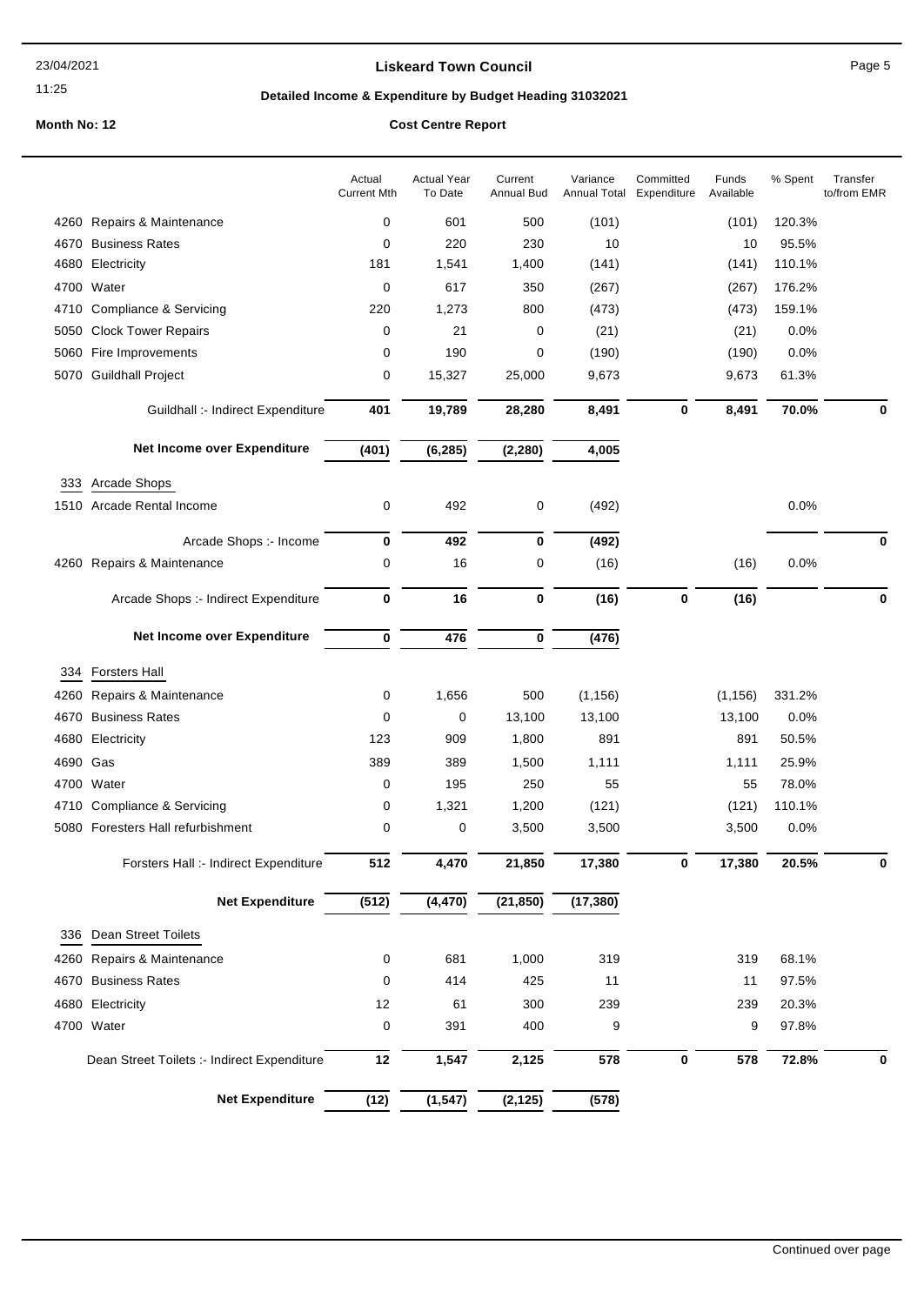### **Liskeard Town Council Canadian Council** Page 6

# **Detailed Income & Expenditure by Budget Heading 31032021**

|      |                                                           | Actual<br><b>Current Mth</b> | Actual Year<br>To Date | Current<br><b>Annual Bud</b> | Variance | Committed<br>Annual Total Expenditure | Funds<br>Available | % Spent | Transfer<br>to/from EMR |
|------|-----------------------------------------------------------|------------------------------|------------------------|------------------------------|----------|---------------------------------------|--------------------|---------|-------------------------|
| 343  | <b>Westbourne Toilets</b>                                 |                              |                        |                              |          |                                       |                    |         |                         |
| 4260 | Repairs & Maintenance                                     | 0                            | 1,221                  | 1,000                        | (221)    |                                       | (221)              | 122.1%  |                         |
| 4670 | <b>Business Rates</b>                                     | 73                           | 873                    | 890                          | 17       |                                       | 17                 | 98.1%   |                         |
| 4700 | Water                                                     | 0                            | 964                    | 1,500                        | 536      |                                       | 536                | 64.3%   |                         |
| 4970 | Covid-19 External Expenditure                             | 0                            | 35                     | 0                            | (35)     |                                       | (35)               | 0.0%    |                         |
| 5150 | <b>Grounds Maintenance</b>                                | 0                            | 40                     | 0                            | (40)     |                                       | (40)               | 0.0%    |                         |
|      | Westbourne Toilets :- Indirect Expenditure                | 73                           | 3,134                  | 3,390                        | 256      | 0                                     | 256                | 92.4%   | 0                       |
|      | <b>Net Expenditure</b>                                    | (73)                         | (3, 134)               | (3, 390)                     | (256)    |                                       |                    |         |                         |
| 346  | <b>Sungirt Toilets</b>                                    |                              |                        |                              |          |                                       |                    |         |                         |
| 4260 | Repairs & Maintenance                                     | 0                            | 1,036                  | 1,000                        | (36)     |                                       | (36)               | 103.6%  |                         |
| 4670 | <b>Business Rates</b>                                     | 156                          | 1,871                  | 1,950                        | 79       |                                       | 79                 | 96.0%   |                         |
| 4680 | Electricity                                               | 14                           | 192                    | 300                          | 108      |                                       | 108                | 64.1%   |                         |
| 4700 | Water                                                     | 0                            | 631                    | 800                          | 169      |                                       | 169                | 78.9%   |                         |
| 5150 | <b>Grounds Maintenance</b>                                | 0                            | 100                    | 0                            | (100)    |                                       | (100)              | 0.0%    |                         |
|      | Sungirt Toilets :- Indirect Expenditure                   | 170                          | 3,830                  | 4,050                        | 220      | $\bf{0}$                              | 220                | 94.6%   | 0                       |
|      | <b>Net Expenditure</b>                                    | (170)                        | (3,830)                | (4,050)                      | (220)    |                                       |                    |         |                         |
| 348  | Pipewell/Fountain/War Memorial                            |                              |                        |                              |          |                                       |                    |         |                         |
| 4680 | Electricity                                               | 19                           | 178                    | 0                            | (178)    |                                       | (178)              | 0.0%    |                         |
|      | 4700 Water                                                | 0                            | 28                     | 0                            | (28)     |                                       | (28)               | 0.0%    |                         |
|      | Pipewell/Fountain/War Memorial :- Indirect<br>Expenditure | 19                           | 206                    | 0                            | (206)    | 0                                     | (206)              |         | 0                       |
|      | <b>Net Expenditure</b>                                    | (19)                         | (206)                  | 0                            | 206      |                                       |                    |         |                         |
|      |                                                           |                              |                        |                              |          |                                       |                    |         |                         |
| 353  | Allotments                                                |                              |                        |                              |          |                                       |                    |         |                         |
|      | 1500 Allotment Receipts                                   | 1                            | 1,008                  | 1,000                        | (8)      |                                       |                    | 100.8%  |                         |
|      | Allotments :- Income                                      | 1                            | 1,008                  | 1,000                        | (8)      |                                       |                    | 100.8%  | 0                       |
|      | 4260 Repairs & Maintenance                                | 0                            | 0                      | 800                          | 800      |                                       | 800                | 0.0%    |                         |
|      | 4700 Water                                                | 0                            | 421                    | 150                          | (271)    |                                       | (271)              | 280.9%  |                         |
|      | 4999 Sundry Expenses                                      | 0                            | 8                      | 0                            | (8)      |                                       | (8)                | 0.0%    |                         |
|      | 5100 Allotment Rent - Lake Lane                           | 0                            | 32                     | 55                           | 23       |                                       | 23                 | 57.9%   |                         |
|      | 5150 Grounds Maintenance                                  | 0                            | 400                    | 0                            | (400)    |                                       | (400)              | 0.0%    |                         |
|      | Allotments :- Indirect Expenditure                        | 0                            | 862                    | 1,005                        | 143      | 0                                     | 143                | 85.7%   |                         |
|      | Net Income over Expenditure                               | 1                            | $\frac{1}{146}$        | (5)                          | (151)    |                                       |                    |         |                         |
|      |                                                           |                              |                        |                              |          |                                       |                    |         |                         |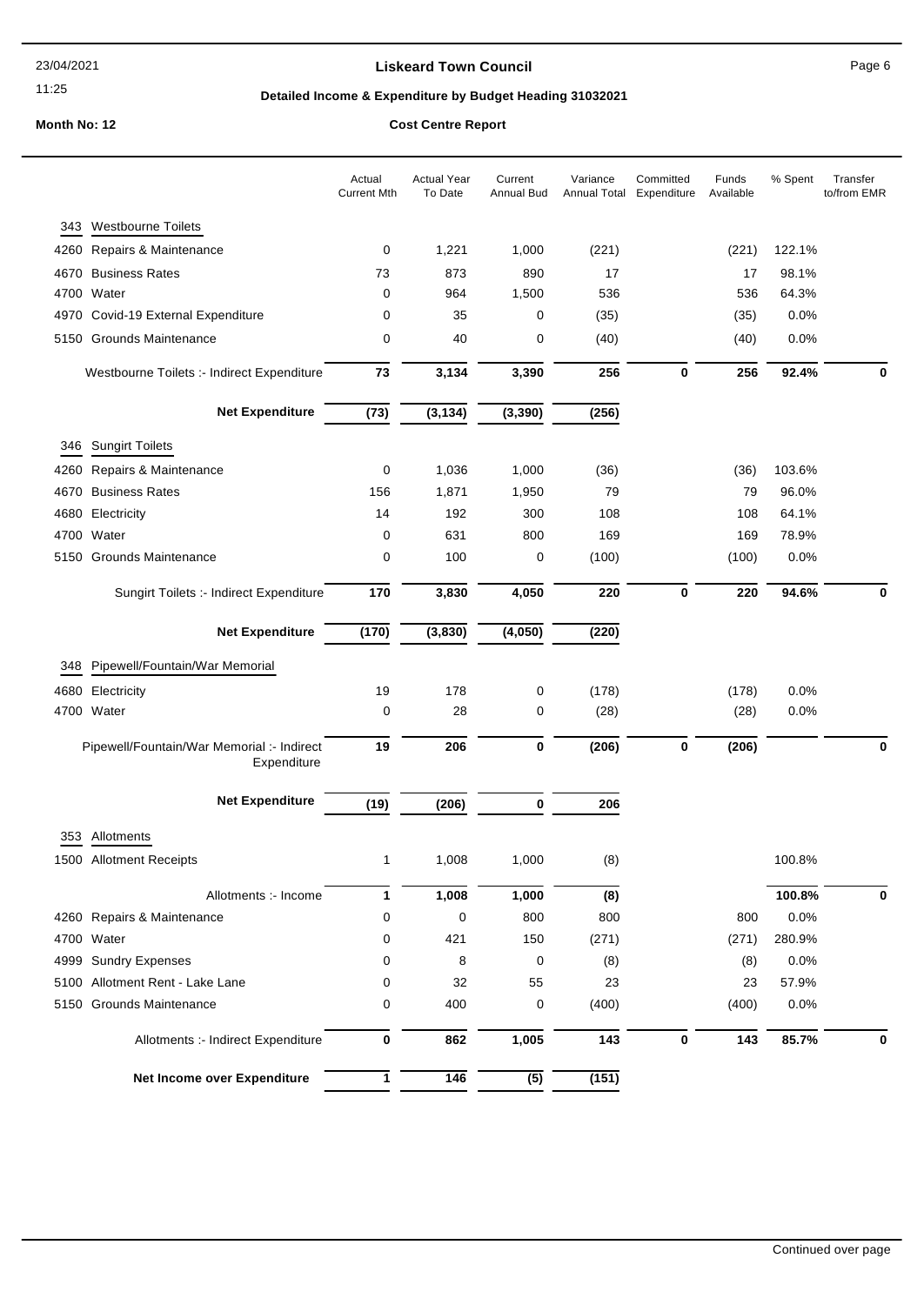#### **Liskeard Town Council Council Council Page 7**

11:25

### **Detailed Income & Expenditure by Budget Heading 31032021**

**Month No: 12 Cost Centre Report**

#### Actual Year To Date Current Annual Bud Variance Annual Total Expenditure Committed Funds Available Actual Current Mth % Spent Transfer 356 Thorn Park 4260 Repairs & Maintenance 1,515 2,038 2,000 (38) (38) 101.9% 4970 Covid-19 External Expenditure 60 60 0 (60) (60) 0.0% 5150 Grounds Maintenance 1,050 2,300 2,000 (300) (300) 115.0% Thorn Park :- Indirect Expenditure **2,625 4,398 4,000 (398) 0 (398) 109.9% 0 Net Expenditure (2,625) (4,398) (4,000) 398** 363 Rapsons Field 4260 Repairs & Maintenance 444 528 2,500 1,972 1,972 21.1% 4970 Covid-19 External Expenditure 0 38 0 (38) (38) 0.0% 5150 Grounds Maintenance 0 780 1,500 720 720 52.0% Rapsons Field :- Indirect Expenditure **444 1,346 4,000 2,654 0 2,654 33.7% 0 Net Expenditure (444) (1,346) (4,000) (2,654)**

| 366  | Eastern Avenue                             |             |          |           |           |             |         |        |   |
|------|--------------------------------------------|-------------|----------|-----------|-----------|-------------|---------|--------|---|
| 4260 | Repairs & Maintenance                      | 0           | 0        | 17,500    | 17,500    |             | 17,500  | 0.0%   |   |
| 5150 | <b>Grounds Maintenance</b>                 | 0           | 360      | 1,000     | 640       |             | 640     | 36.0%  |   |
|      | Eastern Avenue :- Indirect Expenditure     | 0           | 360      | 18,500    | 18,140    | $\mathbf 0$ | 18,140  | 1.9%   | 0 |
|      | <b>Net Expenditure</b>                     | 0           | (360)    | (18, 500) | (18, 140) |             |         |        |   |
| 373  | <b>Westbourne Gardens</b>                  |             |          |           |           |             |         |        |   |
| 5150 | <b>Grounds Maintenance</b>                 | 0           | 1,200    | 1,000     | (200)     |             | (200)   | 120.0% |   |
|      | Westbourne Gardens :- Indirect Expenditure | $\bf{0}$    | 1,200    | 1,000     | (200)     | $\bf{0}$    | (200)   | 120.0% | 0 |
|      | <b>Net Expenditure</b>                     | $\bf{0}$    | (1, 200) | (1,000)   | 200       |             |         |        |   |
| 376  | Planting & Bowser                          |             |          |           |           |             |         |        |   |
| 5300 | <b>Bowser Servicing &amp; Repairs</b>      | 0           | 338      | 250       | (88)      |             | (88)    | 135.4% |   |
| 5310 | <b>Spring Plants</b>                       | 1,267       | 2,846    | 1,800     | (1,046)   |             | (1,046) | 158.1% |   |
| 5320 | <b>Autumn Plants</b>                       | 0           | 0        | 1,200     | 1,200     |             | 1,200   | 0.0%   |   |
|      | 5330 LTC Hanging Baskets & Plants          | $\mathbf 0$ | 0        | 800       | 800       |             | 800     | 0.0%   |   |
|      | Planting & Bowser :- Indirect Expenditure  | 1,267       | 3,184    | 4,050     | 866       | 0           | 866     | 78.6%  | 0 |
|      | <b>Net Expenditure</b>                     | (1, 267)    | (3, 184) | (4,050)   | (866)     |             |         |        |   |
| 383  | <b>Dilapidations</b>                       |             |          |           |           |             |         |        |   |
| 5420 | <b>Rapsons Field</b>                       | 0           | 0        | 5,000     | 5,000     |             | 5,000   | 0.0%   |   |
|      | Dilapidations :- Indirect Expenditure      | 0           | 0        | 5,000     | 5,000     | 0           | 5,000   | 0.0%   | 0 |
|      | <b>Net Expenditure</b>                     | $\bf{0}$    | 0        | (5,000)   | (5,000)   |             |         |        |   |
|      |                                            |             |          |           |           |             |         |        |   |

to/from EMR